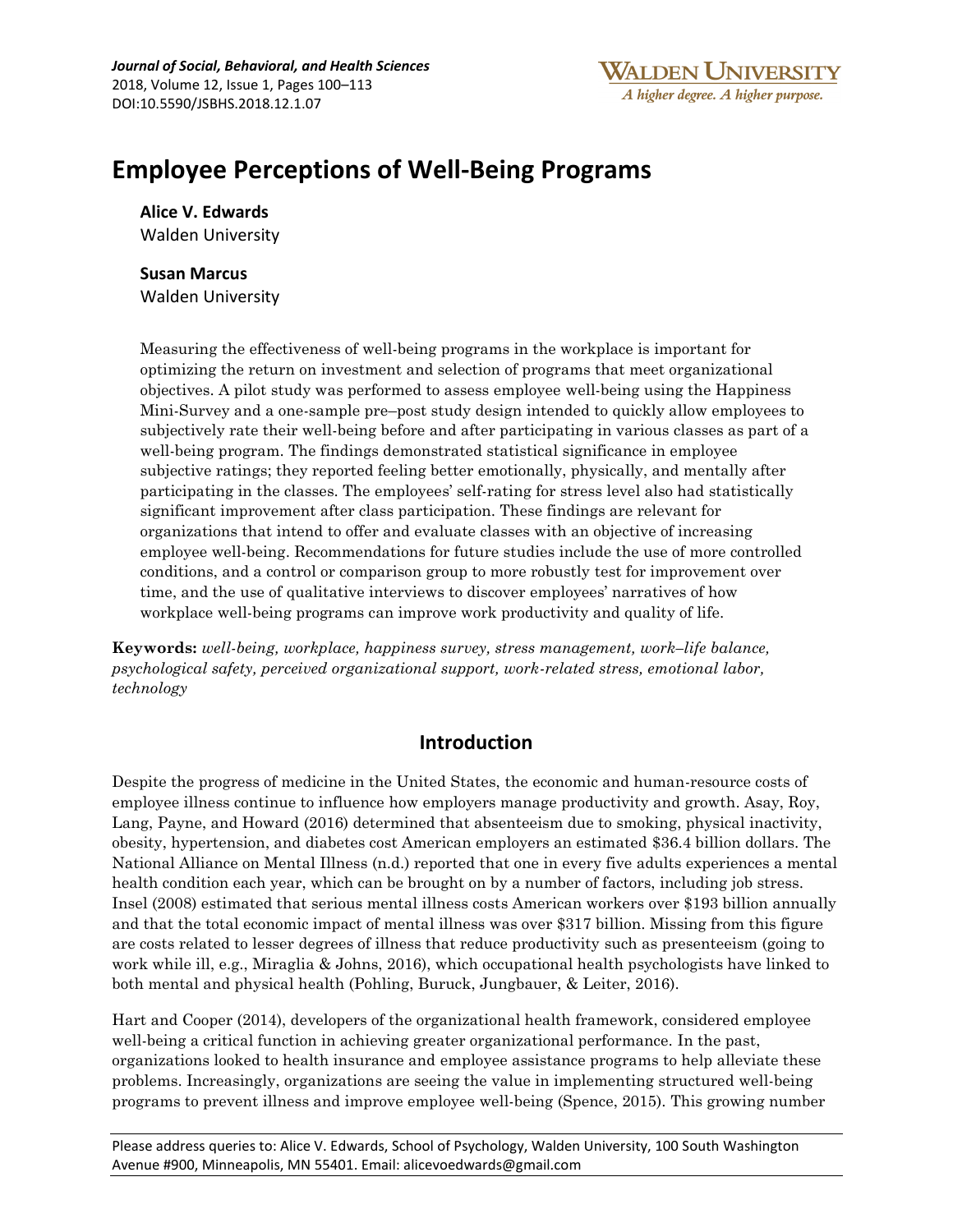of workplaces that see the economic and social value of workplace wellness marks a significant milestone in the evolution of the worksite health model.

Worksite well-being has been growing in popularity since the 1970s (Conrad, 1988). Initial evidence for worksite well-being having benefits to organizations was presented by Eisenberger, Huntington, and Hutchinson (1986), who found that perceived organizational support was a predictor of lower absenteeism and employee effectiveness. The advancement of technology and global marketplace has created a highly competitive marketplace for highly skilled workers. This has contributed to the momentum of the workplace well-being movement as some organizations have begun utilizing wellbeing programs as part of corporate social responsibility initiatives (Krainz, 2015). As the interest and research in this arena has continued, findings have demonstrated the social influence implementing well-being programs has on overall employee well-being because health benefits do not stop when an employee leaves the office premises. For example, researchers reported that employees reported eating more fruit and vegetables after seeing other coworkers eating fruits and vegetables (Tabak, Hipp, Marx & Brownson, 2015); these changes in healthy eating habits are a positive lifestyle change. Similarly, when health initiatives were implemented at the National Health Service for their employees including providing access to alternative medicines and treatments including massage, employees reported benefits including increased self-awareness, relaxation, better coping, self-esteem, and happiness (Meade, MacLennan, Blake, & Coulson, 2009). Even more promising, the body of research demonstrating return on investment for increasing organizational supports including wellness initiatives is increasing (Berry, Mirabito & Baun, 2010; Eisenberger et al., 1986; Mukhopadhyay & Wendel, 2013; Parks & Steelman, 2008). Johnson and Johnson (as cited in Berry et al., 2010), reported that their wellness initiatives have not only cut the number of employees who smoke by more than two-thirds and significantly decreased the number of employees who have high blood pressure or are physically inactive, but they have also saved the company an estimated \$250 million in healthcare costs over a 10-year span.

Well-being programs, defined here as any program designed to teach employees ways in which they can increase their physical health or mental health, come in a variety of plans and delivery methods. While some organizations provide sporadic well-being initiatives, Spence (2015) defined a more cohesive workplace well-being program as one where those programs included health and illness prevention and structured programs that sought to incorporate wellness and included an assessment component.

Parks and Steelman's (2008) meta-analysis identified that participation in wellness programs contributed to lower absenteeism and higher job satisfaction. Baicker, Cutler, and Song's (2010) meta-analysis substantiated Parks and Steelman's (2008) work, and identified cost savings associated with well-being measures, finding that for every dollar spent on wellness programs, medical costs decrease by \$3.27 and absenteeism costs fall by about \$2.73, for a total cost savings of \$6.00 per dollar spent on wellness programs. This phenomenon is not limited to the United States; countries outside the United States are investing in well-being programs as well. Recently, Australia's National Mental Health Commission published a report (PricewaterhouseCoopers, 2017) demonstrating an average return on investment for Australian organizations of \$2.30 per dollar spent on well-being with savings in areas including presenteeism, absenteeism, and workers' compensation claims.

Much research has been completed to document whether well-being programs are valuable to the workplace and how they support organizational growth through either increased productivity or reduced costs. Researchers have demonstrated the negative effects of not addressing employee well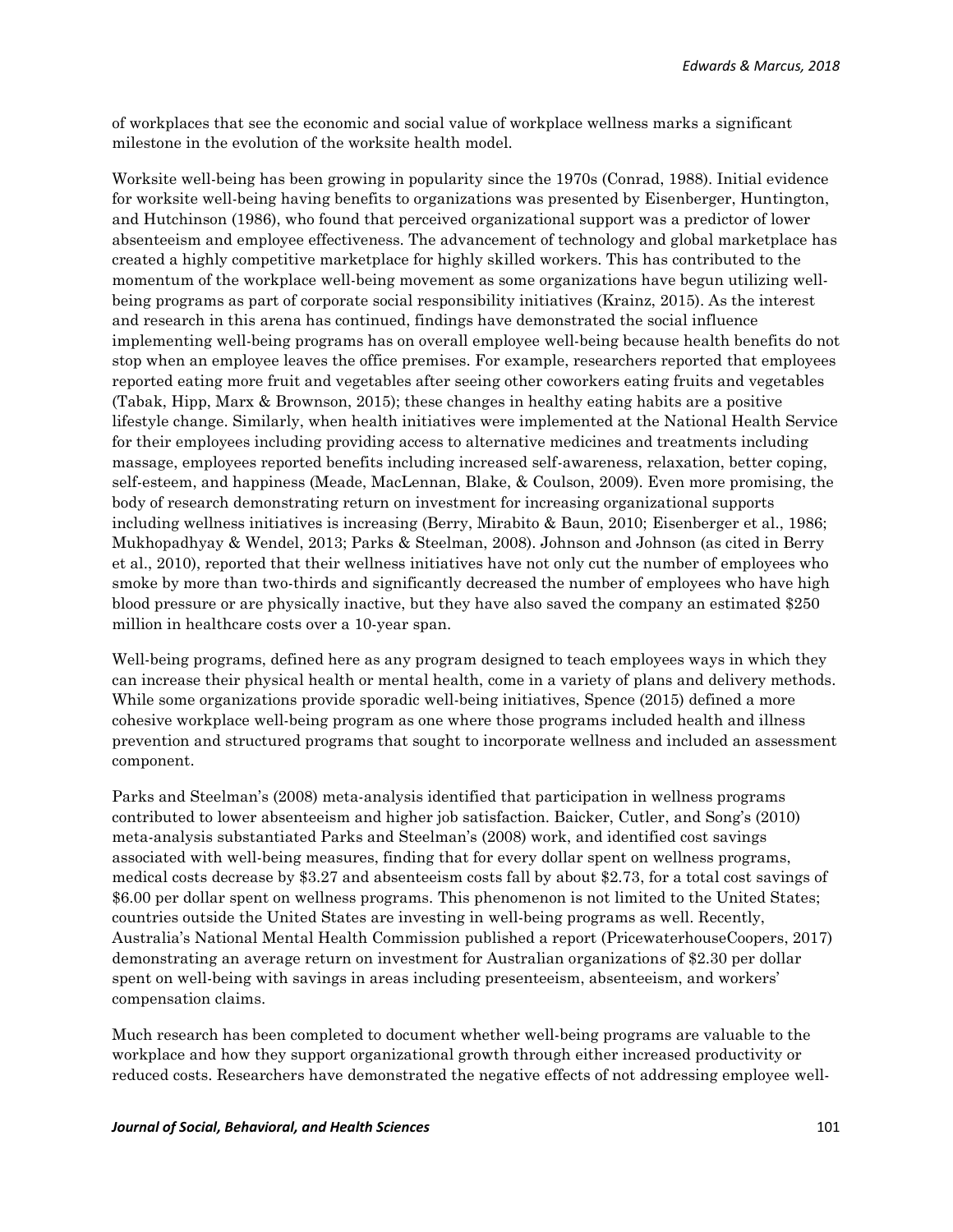being. For example, in a systematic review of studies conducted on healthcare professionals, Hall, Johnson, Watt, Tsipa, and O'Connor (2016) identified a significant correlation between low wellbeing scores of the healthcare professionals and patient safety. Other researchers have demonstrated positive benefits to employers who address various aspects of employee well-being, for example, supportive leadership behavior reduces absenteeism, presenteeism, and the related costs for each (Schmid et al., 2017). Where wellness programs provided a good return on investment, common features included strong leadership support, worksite policies that supported healthy behaviors, incentives for employees to participate, and the incorporation of positive behavior-change programs (Archer, 2012). In cases where well-being programs were unsuccessful, a primary underlying factor has been the lack of overall positive culture or workplace environment to support well-being measures (Spence, 2015). A variety of programs have been tested for prevention or reduction of workplace illness with demonstrable efficacy including for depression (Tan et al., 2013).

Despite the promising results of these and many other reports, more work remains to be done in evaluation of well-being programs. As Zungu and Setswe (2007) noted in their review of well-being programs being performed across the globe, most well-being programs are being offered in large organizations in rich industrialized countries which already have the healthiest workers, from a global perspective of health. Considered from this vantage point, it is important to be able to show the benefit of well-being programs to employers of every size and budget, and to provide tools and ways to measure well-being that do not require large corporate budgets.

## **How Well-Being Programs Are Evaluated**

Well-being programs are the subject of a growing number of research studies (Russell et al., 2016). With so many different well-being programs and program providers, there is need for programs to be able to demonstrate measurable benefits (Archer, 2012). Many models exist that evaluate employee well-being from different perspectives. The most common style is to use a Likert scale to examine a number of questions. Most use a quantitative, rather than a qualitative approach. Survey lengths for measuring employee well-being vary from some that have 40 (Shuck & Reio, 2014) or 50 (Parker & Hyett, 2011) or more questions for employees to answer, to some models with as few as three questions, including Iverson, Olekalns, and Erwin's (1998) three-item scales for emotional exhaustion, depersonalization, and personal accomplishment. Differing views exist on what should be measured including what areas to emphasize (e.g., psychological, physiological, or social aspects or short- or long-term states of well-being; Warr, 2014).

To support the increasing trend in well-being programs, a growing number of tools exists for organizations to measure well-being and performance, but there is no consensus regarding which measurement is the best (Kaare & Otto, 2015; Kuykendall & Tay, 2015; Mukhopadhyay & Wendel, 2013; Slemp, Kern, & Vella-Broderick, 2015; Spence, 2015). Additionally, the existing tools are designed for scientific rigor rather than practical daily use in the field. The current body of research and marketplace tools does not provide low-cost, simple-to-use mechanisms for program organizers and trainers to evaluate the benefit of the program to the participants and the organization. The current study evaluates the potential of a new short-form survey as a mechanism for program organizers or well-being program teachers to measure the change in well-being as a response to program participation as well as provide feedback to individual employees.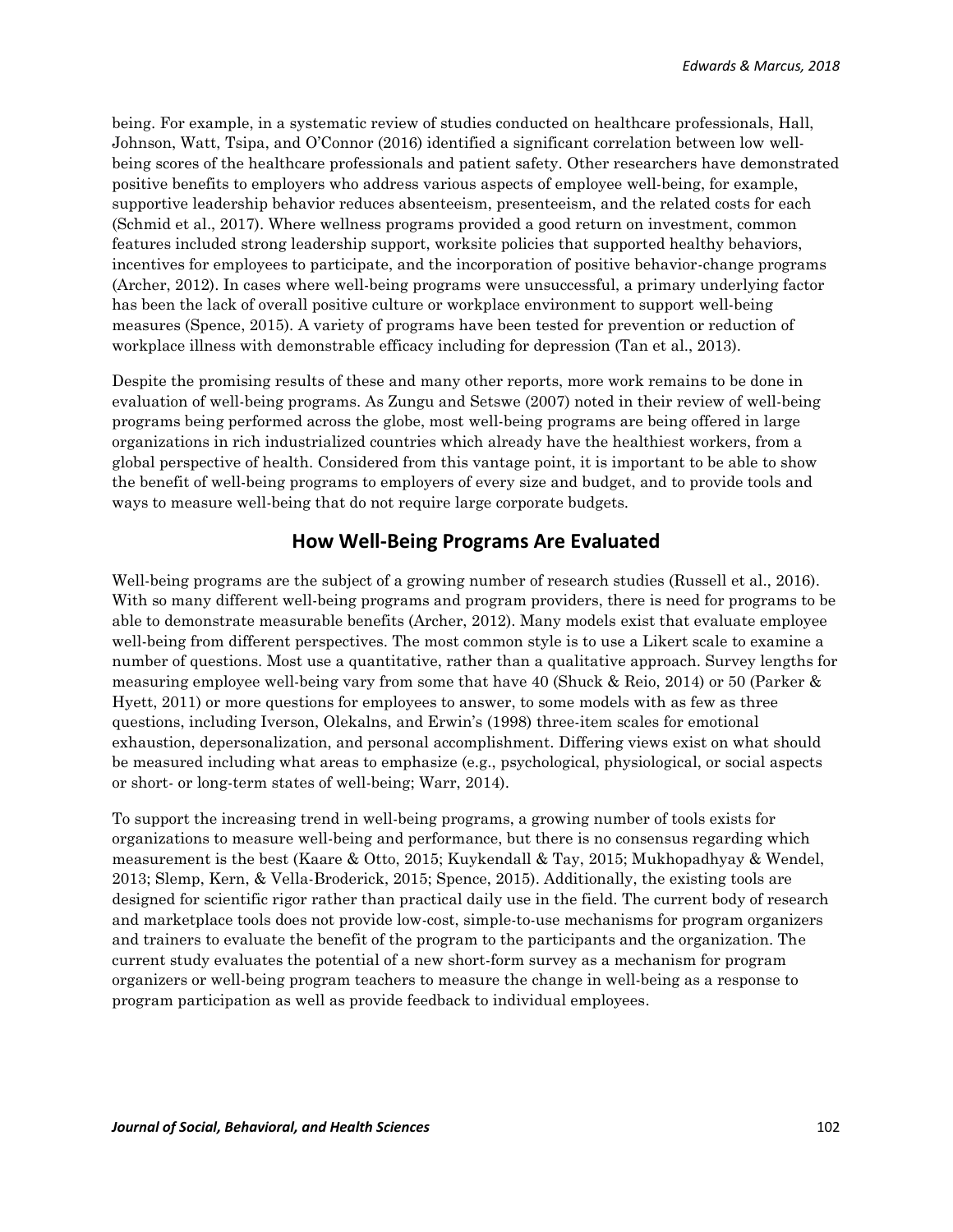# **Conceptual Framework**

Mitchell and Daniels (2003) proposed that improvements in affect and mood, positive changes in beliefs and values, improved physical environment, rewards, positive organizational culture, and social norms that employees viewed as positive all contributed to improved motivational processes, improved use of skills and facilitated in optimal employee performance. Bakker (2015) built upon this idea in proposing a multilevel approach to understanding employee well-being, which he suggested is necessary for the complex interactions between employee's physiological and psychological dynamics to evaluate workplace well-being. Bakker's model demonstrates that job performance is affected by employee well-being, as well as by other factors including personality, and job demands in ways that produce either positive or negative effects. Bakker's (2015) model is supported by affective events theory (AET; Weiss & Cropanzano, 1996) and broaden-and-build theory (Fredrickson, 2001). AET demonstrates how employee reactions to workplace events trigger emotional responses that affect employee behaviors, attitudes, and well-being (Ilies, Aw, & Pluut 2015). Broaden-and-build theory supports the position that when employees experience more positive emotions they will be more productive (Shuck & Reio, 2014). This is further supported by Kuykendall and Tay's (2015) research, which demonstrated how the employee's subjective well-being score was linked to workplace physiological functioning. Furthermore, research on self-efficacy has also demonstrated that when employees believe they have what they need to accomplish their tasks, it has positive effects on employee engagement and life satisfaction (Chanchal & Divya, 2015). In summary, these theories and research demonstrate that employees' subjective perception of wellbeing may be related to health and productivity outcomes.

## **Methodology**

The purposes of this pilot study were to (a) assess the utility of the Happiness Mini-Survey in efficiently measuring employee well-being and (b) examine the data collected at two points in time to assess differences in self-reported well-being after participating in well-being classes. In February 2017, the researchers worked with Wellshift, an organization providing well-being classes to corporate clients, and utilized (with their permission) a modified version of their self-report questionnaire to detect changes from pre- to postprogram participation. There was no control group, resulting in utilization of a simple single-factor design to answer the hypothesis of whether there was a measurable difference in pre- and posttest scores. Dependent-samples *t* tests were used to assess change over time.

## **Participants**

The study took place in a Fortune 500 technology company located in the Southwest in February 2017. Approximately 435 employees were invited to participate in a series of wellness classes designed to improve physical and mental health. Of those, 78 employees participated in the classes and completed pre- and postclass questionnaires (Edwards, 2017) at the start and end of the 1-hr class.

#### **The Program**

The Wellshift program provided classes on health and wellness to organizations since 2012 (Wellshift, 2017). The implementation of programs varies by organization. For the company in this study, Wellshift created an offering of five classes at three corporate campuses. Each class was offered at least twice. The topics of these classes covered stress management (Phillips, 2017),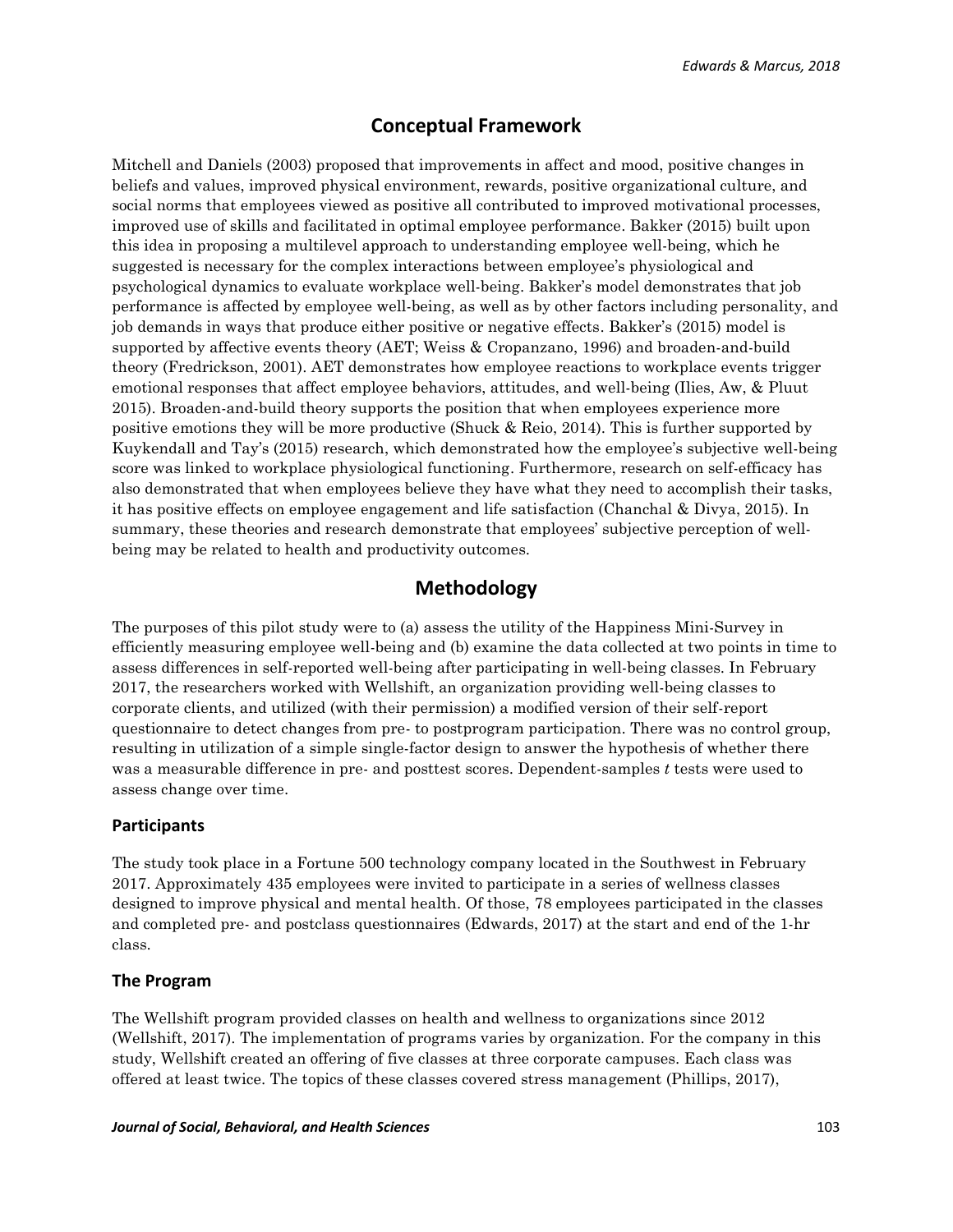mediation (Jasso, 2017), personal finance (Bera, 2017), interpersonal relationships (Howard, 2017), and communication and presentation skills (Zamcheck, 2017).

## **Instrumentation**

The Happiness Mini-Survey was created with the intention to provide the well-being class instructor a mechanism for (a) allowing students to cognitively process how they felt in the present moment both before and after a class, and (b) allow both the students and the class instructor to quickly be able to assign a numeric value to how participating in the class contributed to the students feeling of happiness and well-being.

In the Happiness Mini-Survey, four questions were asked using a 5-point Likert-type agreement scale where 5 was the positive anchor and 1 was the negative anchor. The four questions were chosen after a review of Kuykendall and Tay's (2015) research on the influence of subjective wellbeing on workplace functioning particularly how positive emotions, physical health, and stress impact employee functioning at work, utilizing the broaden-and-build theory for how positive emotion leads to different courses of actions then negative emotions. Lee, Joo, and Choi's (2013) research on perceived stress provided the justification for Item 4. Elo, Leppänen, and Jahkola (2003) validated the use of single-item measurement for stress and well-being in drawing reliable grouplevel conclusions; their work is supported by Dolbier, Webster, McCalister, Mallon, and Steinhardt's (2005) similar conclusions regarding the correlations found between a single-item measurement for job satisfaction and related scores on health measurements.

The questions have been used in prior research and are adapted from Eastman's (1996) concept of a worker well-being report card. The subjective real-time reporting method is used based on Kahneman and Krueger (2006) findings that when measuring subjective well-being quantitatively, individuals struggle with reliable retrospective measurements but can reliably measure in real-time. Respondents answered the following four questions.

- *How do you feel mentally?* This question is adapted from the work of Järvholm, Broberg, and Thurin-Kjellberg (2014) and Horneij, Holmström, Hemborg, Isberg, and Ekdahl (2002).
- *How do you feel physically?* This question is adapted from the work of Horneij et al. (2002); Fleming, Ruble, Flett, and Van Wagner (1990); Krystal (2005); and Wells (2006).
- *How do you feel emotionally?* This question is adapted from the work of Fleming et al. (1990), Krystal (2005), and Wells (2006).
- *How's your stress level?* This question is adapted from the work of Eastman (1996).

Reponses were on a scale from 5 (*awesome*), 4 (*good*), 3 (*meh*), 2 (*been better*), and 1 (*rough*). *Meh* is an interjection defined by Merriam-Webster (2018) as "used to express indifference or mild disappointment." It is interesting to note that Merriam-Webster dates the first-known use of *meh*  back to 1992.

In terms of content validity, Dolbier et al. (2005) and Scarpello and Campbell (1983) proposed and validated that one item is adequate for evaluating an overarching topic, such as job satisfaction, suggesting that more questions are valuable only when the researcher desires to delve into some of the underlying factors and supports within the larger topic.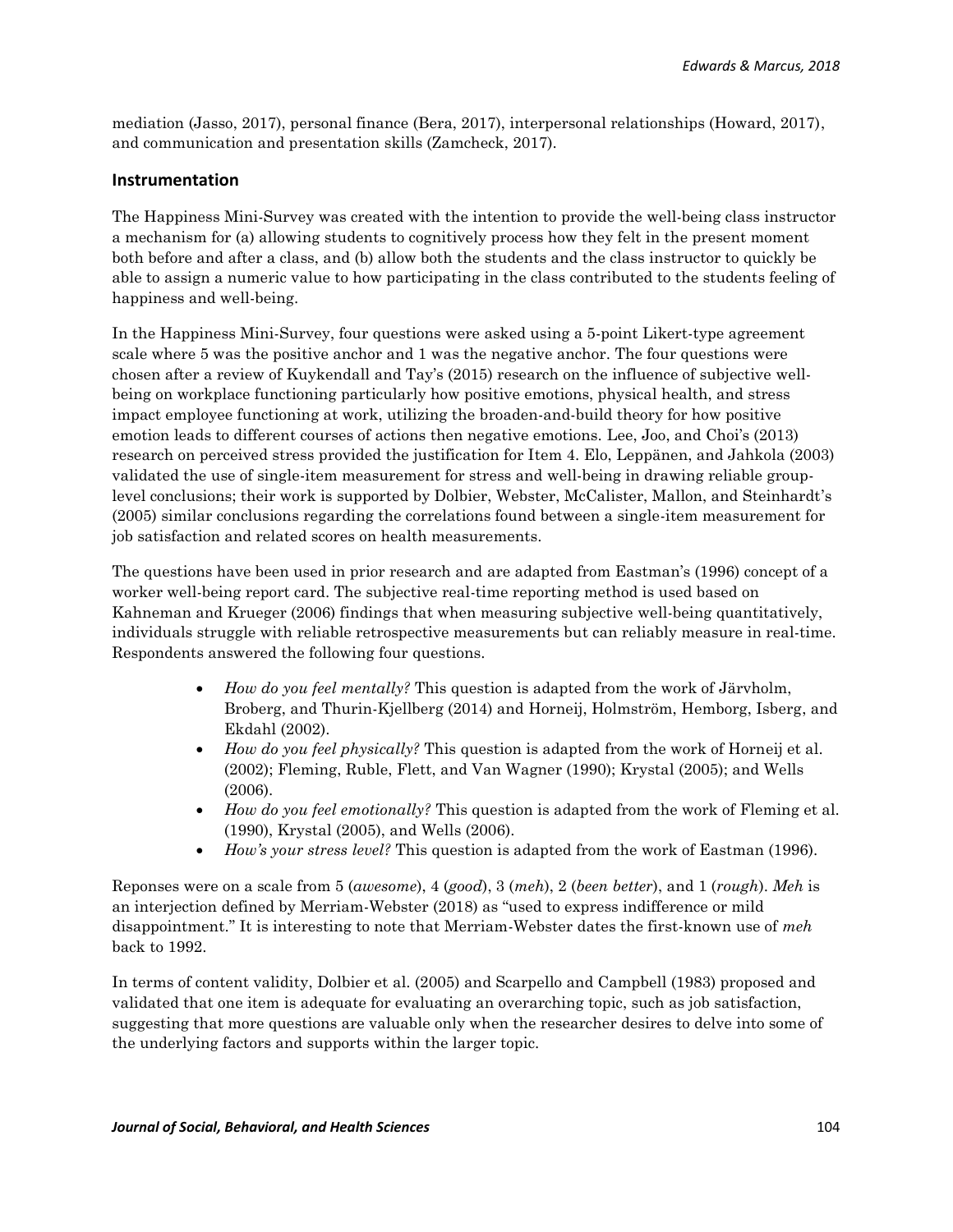The researchers found that there were no misinterpretations of the items and 78 participants completed all questions at both pre- and posttest. Cronbach's alpha demonstrated acceptable internal consistency for the four pretest items ( $\alpha$  = .74), and high internal consistency for the posttest  $(a = .82)$ . Interitem reliability analysis identified that removal of any question would have resulted in a lower Cronbach's alpha score, with the exception of the question about physical health, on the posttest which would have shown a very small increase  $(a = .83)$ .

### **Procedures**

Wellshift used the survey over a 2-month period in early 2017, onsite at a Fortune 500 company (Weinberger, 2017) for 10 classes, two each of the five topics chosen by the organization. Participants were instructed to complete the side marked "pre" prior to the start of class, and then set it aside until the end of the class. When the class concluded, the staff member asked participants to turn it over and complete the "post" side of the survey, then leave the survey on their seats as they left the room. Wellshift staff then collected the surveys and provided the completed survey responses to the researchers.

## **Results**

### **Scoring**

The Happiness Mini-Survey results were scored by adding up the total numeric value of the four questions on the pretest, adding up the total numeric value of the four questions on the posttest, and subtracting the pretest value from the posttest value to arrive at an improvement variance as shown in mean variance on each question and total score in Table 3. A minimum total score of 4 is possible if an individual rated themselves as a 1 for each question, while the maximum score would be 20.

### **Descriptive Analyses**

Only two cases had one item missing, so the summary scores of the posttest contained 78 cases. These results show that from pre- to posttest, scores improved, with summary scores changing from 13.91 to 16.22, with a net change of +2.31 improvement (see Table 1). Levene's test confirmed that the summary score distributions were sufficiently normal to meet repeated measures t-test requirements, *F*(4, 73)=1.81*, p* = .135.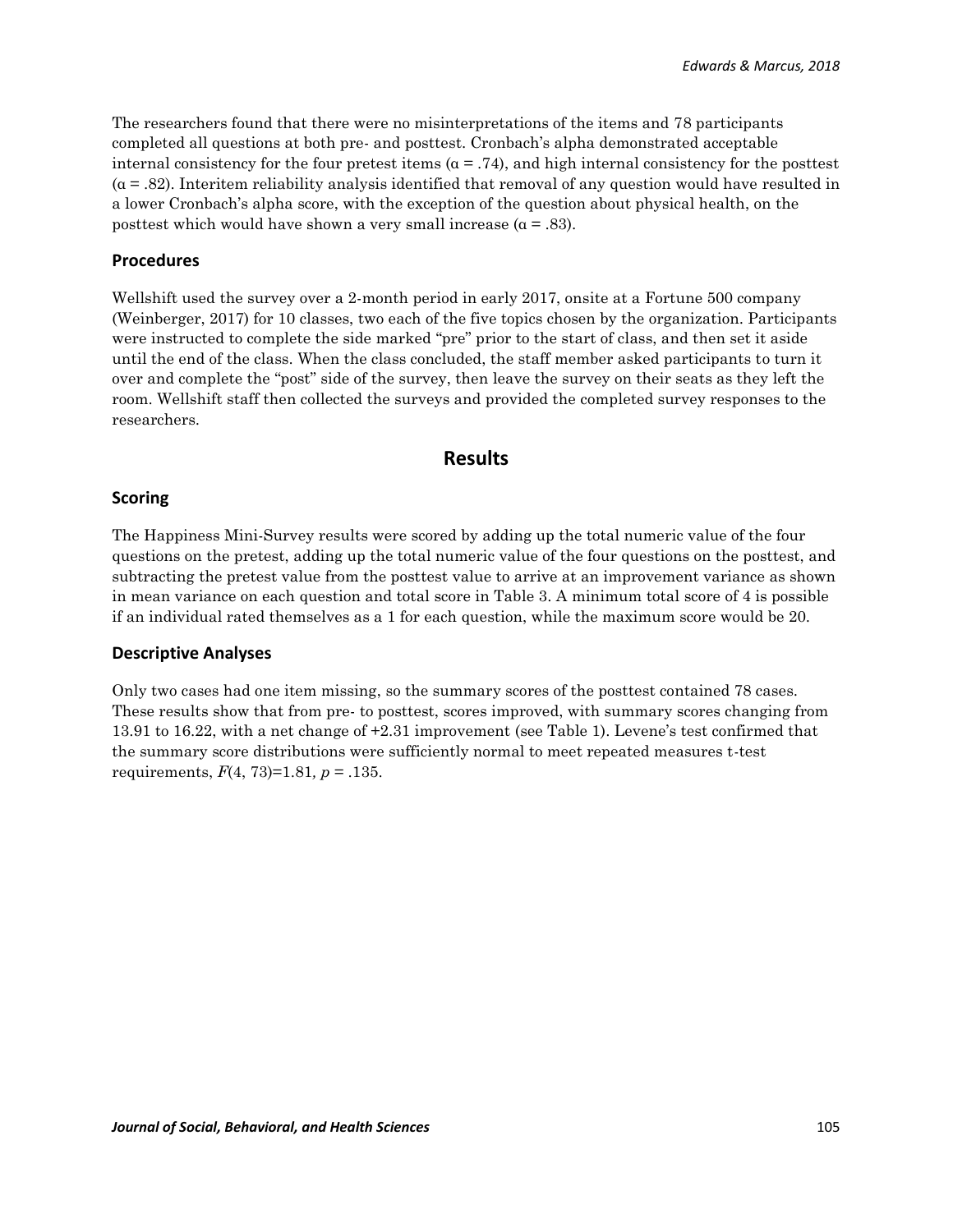| Well-Being    |                  |                |                |       |           |
|---------------|------------------|----------------|----------------|-------|-----------|
| Aspects       | $\boldsymbol{N}$ | Minimum        | Maximum        | M     | <b>SD</b> |
| Pretest       |                  |                |                |       |           |
| Mental        | 80               | 1              | 5              | 3.68  | 0.74      |
| Physical      | 80               | 1              | 5              | 3.59  | 0.82      |
| Emotional     | 80               | 1              | $\overline{5}$ | 3.61  | 0.77      |
| <b>Stress</b> | 80               | 1              | 5              | 3.04  | 0.85      |
| Total         | 80               | 7              | 19             | 13.91 | 2.39      |
| Posttest      |                  |                |                |       |           |
| Mental        | 79               | 3              | 5              | 4.30  | 0.59      |
| Physical      | 79               | $\overline{2}$ | 5              | 3.94  | 0.67      |
| Emotional     | 80               | $\overline{2}$ | 5              | 4.14  | 0.65      |
| <b>Stress</b> | 80               | $\overline{2}$ | 5              | 3.86  | 0.67      |
| Total         | 78               | 10             | 20             | 16.22 | 2.07      |
| Valid N       | 78               |                |                |       |           |

**Table 1.** *Descriptive Statistics of Well-Being Measures*

*Note.* Minimum possible on the pretest and posttest Total was 4, maximum possible was 20.

## **Hypothesis Testing**

To evaluate the statistical significance of the change, a paired-samples *t* test for question pre- and posttest, as well as the summary score was computed. As shown in Table 2, correlations ranged from  $(.454 \text{ to } .680)$  and were statistically significant ( $p < .001$ ).

| <b>Well-Being Aspects</b> | N  | Correlation |      |
|---------------------------|----|-------------|------|
| Mental                    | 79 | .548        | .000 |
| Physical                  | 79 | .606        | .000 |
| Emotional                 | 80 | .486        | .000 |
| <b>Stress</b>             | 80 | .454        | .000 |
| Total                     | 78 | .680        | .000 |

**Table 2.** *Pre- and Posttest Correlations Among Items Measuring Well-Being*

As shown in Table 3, the paired *t* tests indicate that the positive change was statistically significant for each of the four aspects of well-being measured: mental, physical, emotional, and stress. Participants overall experienced the greatest reduction in stress score  $(M = -0.83)$ , followed by mental  $(M = -0.62)$  and emotional  $(M = -0.53)$  with the least reduction in physical well-being  $(M = -.34)$ .

**Table 3.** *Paired Differences Between Pre- and Posttest Wellness Measures*

| <b>Well-Being Aspects</b> | 95% CI  |           |            |         |         |           |    |
|---------------------------|---------|-----------|------------|---------|---------|-----------|----|
| (Pretest – Posttest)      | M       | <i>SD</i> | <b>SEM</b> | Lower   | Upper   |           | Ν  |
| Mental                    | $-0.62$ | 0.65      | 0.07       | $-0.77$ | $-0.48$ | $-8.53*$  | 78 |
| Physical                  | $-0.34$ | 0.68      | 0.08       | $-0.49$ | $-0.19$ | $-4.49*$  | 78 |
| Emotional                 | $-0.53$ | 0.73      | 0.08       | $-0.69$ | $-0.36$ | $-6.44*$  | 79 |
| <b>Stress</b>             | $-0.83$ | 0.81      | 0.09       | $-1.00$ | $-0.65$ | $-9.14*$  | 79 |
| Total                     | $-2.32$ | $1.83\,$  | 0.21       | $-2.73$ | $-1.91$ | $-11.22*$ | 77 |
| $\sim$ $\sim$<br>$  -$    |         |           |            |         |         |           |    |

*Note.* CI = confidence interval.

 $* p < .001.$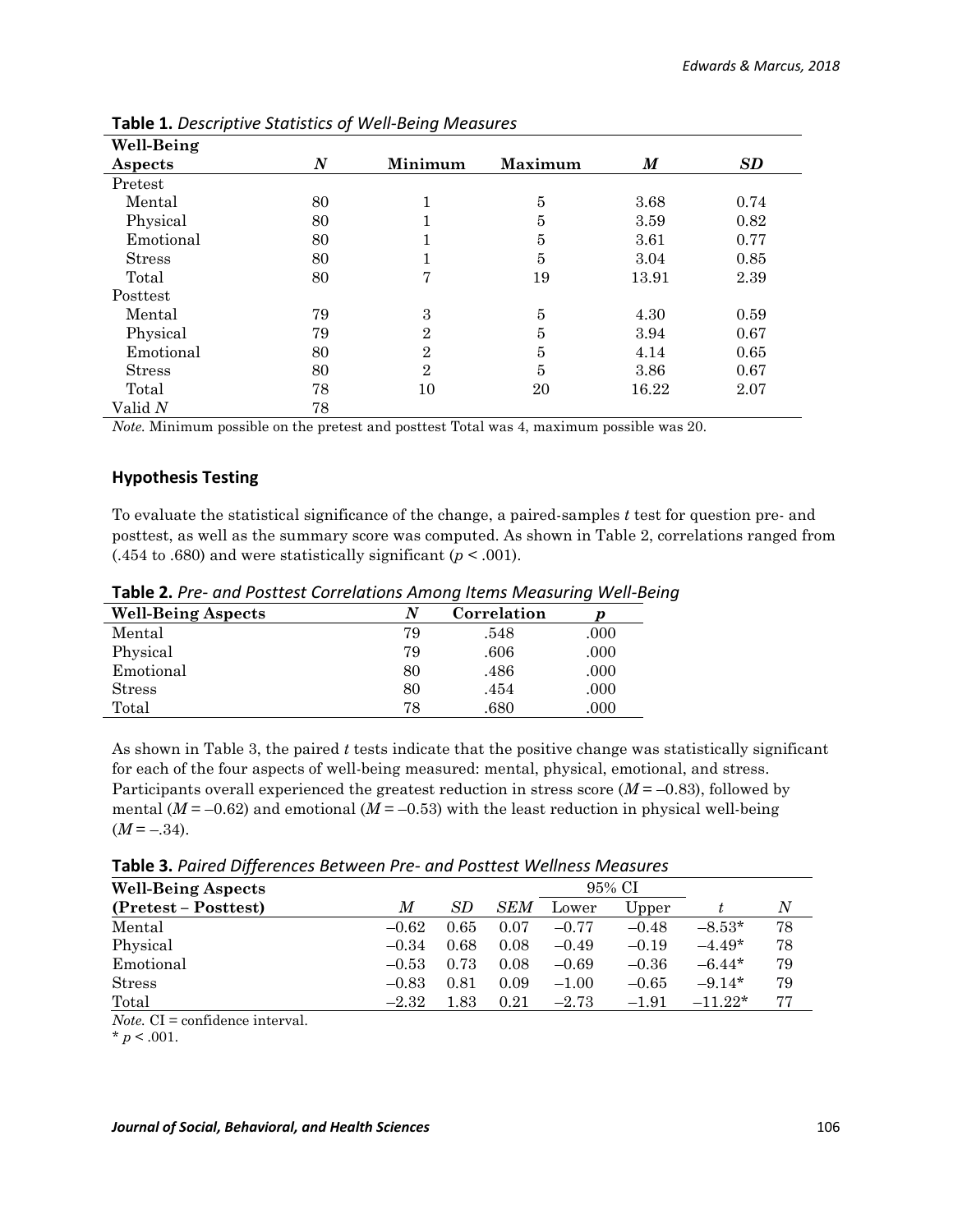## **Discussion**

The findings demonstrate first, that changes in subjective well-being can be measured using the Happiness Mini-Survey, and second, that participants experienced statistically significant increases in subjective well-being across all four dimensions (mental, physical, stress, and emotional). This supports the work of other researchers on workplace interventions and well-being, such as Lomas, Medina, Ivtzan, Rupprecht, and Eiroa-Orosa (2017) finding that training on mindfulness training was able to decrease stress and anxiety, while increasing general well-being. These findings are comparable to those of Marx, Strauss, Williamson, Karunavira and Taravajra (2014), who used an adapted version of mindfulness-based cognitive therapy for employee well-being and identified using pre–post techniques, where the researchers similarly found improvements in employee's subjective physical, emotional, and stress scores. While Marx et al (2014) did not include a comparative overall mental health metric, their study measured employee perception of mood improvement, and their findings of improved mood is supported by our findings of improved subjective mental well-being.

Because multiple class topics were covered, further research should be conducted to identify which classes offer the greatest improvement in subjective well-being with a more diverse audience rather than in only one workplace. Additionally, testing other classes and including other physically based classes such as yoga is recommended, recognizing that which classes are beneficial may vary per organization based on each organizations culture and employee needs. There is also a question as to how much the act of simply sitting and not working for 1 hr affected the outcome measured; thus, a recommendation would be to perform a similar test but provide a control group that does not participate in any class, but the difficulties of doing this in an organizational setting where employee time is at a premium and participation in programs is voluntary must be acknowledged. Additionally, a longitudinal study could be utilized to evaluate whether the benefit received from participation is only short-term, or whether participants continue to gain value from their participation in the classes.

The attendance numbers as a ratio of total employees (18.4%) for the Wellshift programs is typical of that reported in other studies (Russell et al., 2016; Spence, 2015; Stansfeld et al., 2015). One factor for well-being program coordinators and human-resource managers to consider is how to change organizational culture so that employees prioritize attendance in well-being classes, when employees are faced with performance goals and must also prioritize their time among multiple projects and tasks.

#### **Potential Uses for the Happiness Mini-Survey**

While some may find the Happiness Mini-Survey too simplistic, there are a number of situations in which it can be a useful measurement tool. First, well-being practitioners teaching classes can use it to let participants self-report their improvement. Teachers can use it as an individual and cumulative group scoring tool. In Edwards' (2016) initial uses of the Happiness Mini-Survey in prior small group settings, participants were encouraged to total up their own pre- and postsurvey measurements, share any improvement, and explain what aspect of the class they felt most contributed to their subjective evaluation of improvement in well-being. This feedback is very useful to program developers in understanding which parts of the program are the most helpful and also for participants in cognitively recognizing the positive effect that participating in the program had on them. Further research is needed into whether this cognitive recognition of benefit may encourage participants to participate in more programs.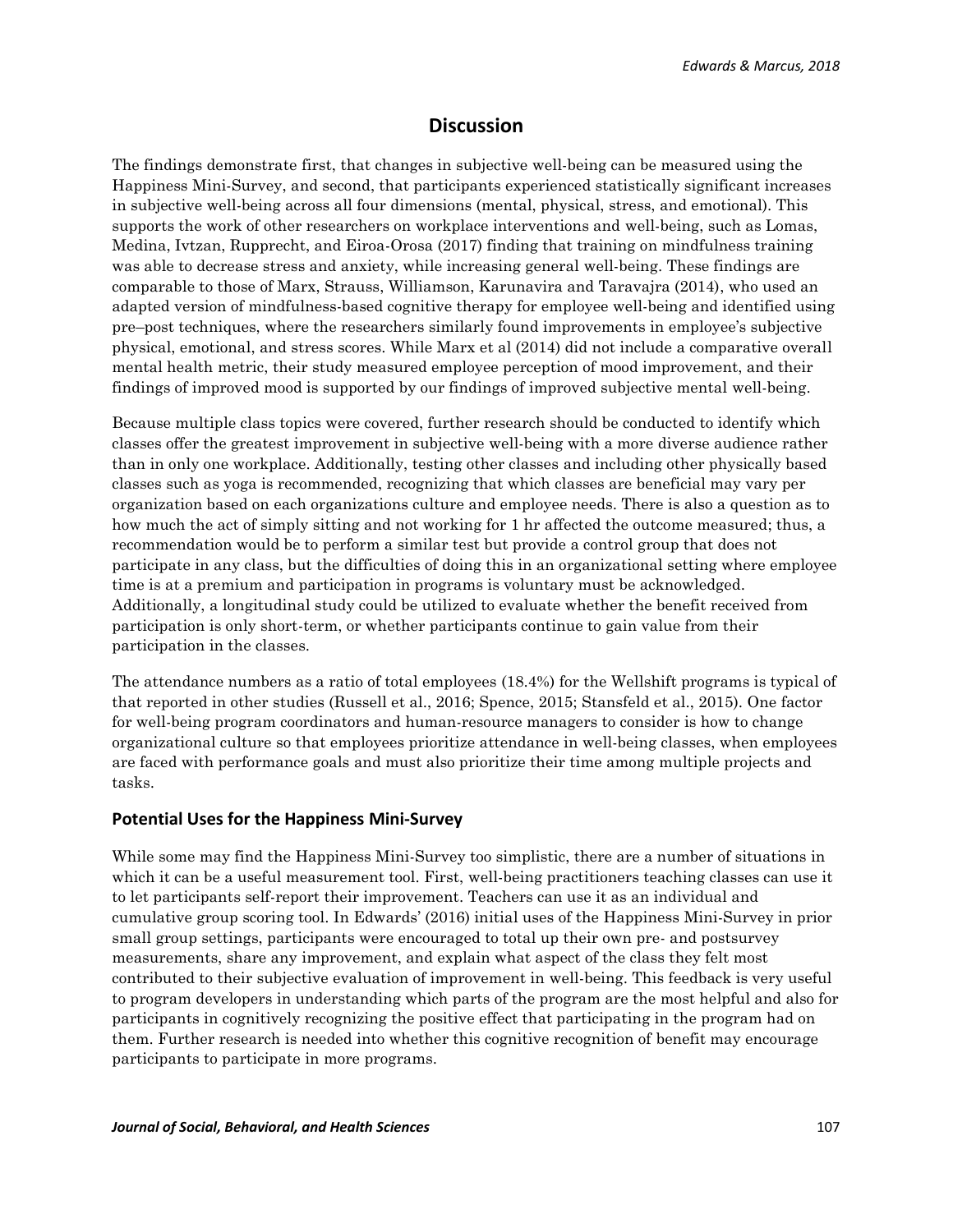Second, not all organizations have the budget, time, or inclination to pay for longer, time-consuming happiness or well-being surveys. For organizations that do not want to invest in a more rigorous measurement mechanism at the onset of developing a well-being program, the Happiness Mini-Survey is a quick, easy-to-use tool for evaluating programs brought into the organization to improve well-being.

Further research is recommended to determine whether, in addition to assessing well-being programs, the Happiness Mini-Survey would be valid as an ongoing measure employers could use to gauge overall employee well-being levels on a monthly, quarterly, or biannual basis. If only doing employee well-being reporting on an annual basis, it is recommended that a more in-depth measurement tool be used for more granular evaluation. Before use on a larger scale basis, it is recommended that more validation studies be performed utilizing the Happiness Mini-Survey to analyze whether any problems exist with either discriminative or predictive validity.

#### **Limitations**

Some limitations were present in this study. First, the researchers were not able to use a control group. It is possible that simply from sitting in any room and not working, employees may have experienced some improvement in their pre- and posttest scores on the Happiness Mini-Survey. Further research using a control group is recommended. Additionally, attendance was not taken to count number of people who participated in each class or who participated in more than one class. Another study where each individual is tracked to identify whether employees receive more benefit from taking one or more classes would be valuable. A comparison of benefit across classes was not conducted due to the small sample size; a future study could build upon these findings to compare two or more classes to determine which participants perceive as being more beneficial to their wellbeing. Also, because not all attendees turned in surveys, it is unclear whether those who chose not to complete a survey would have had similar or different reports. A study where all participants are required to complete the survey would address this limitation. Another limitation is any effects that participating in prior well-being programs prior to these classes, or external participation in wellbeing programs on their own initiative had on how employees benefitted from this class. For example, if the participants were mainly employees who participated in prior well-being initiatives or participated in well-being programs outside of work, then the sphere of benefit these classes affect is limited, and further research should be done on how to increase attendance levels. Another limitation is the lack of data regarding the cost benefit analysis of the program. Researchers were unable to access data regarding what benefits outside of the initial, subjective benefit participants received, the organization realized over time by providing well-being programs. A longitudinal study with greater access to organizational data points including items such as absenteeism, turnover, presenteeism, and performance metrics would be valuable to assess the effectiveness of well-being programs as part of organizational initiatives to improve employee health and productivity.

#### **Implications for Social Change**

This survey opens up a new dimension for how well-being programs are measured by allowing participants to cognitively evaluate pre- and postclass their subjective well-being improvement in real time. Because AET, self-efficacy, and subjective well-being all relate with how the employee thinks and feels, this is an important and yet unexplored avenue for research into what makes wellbeing programs effective.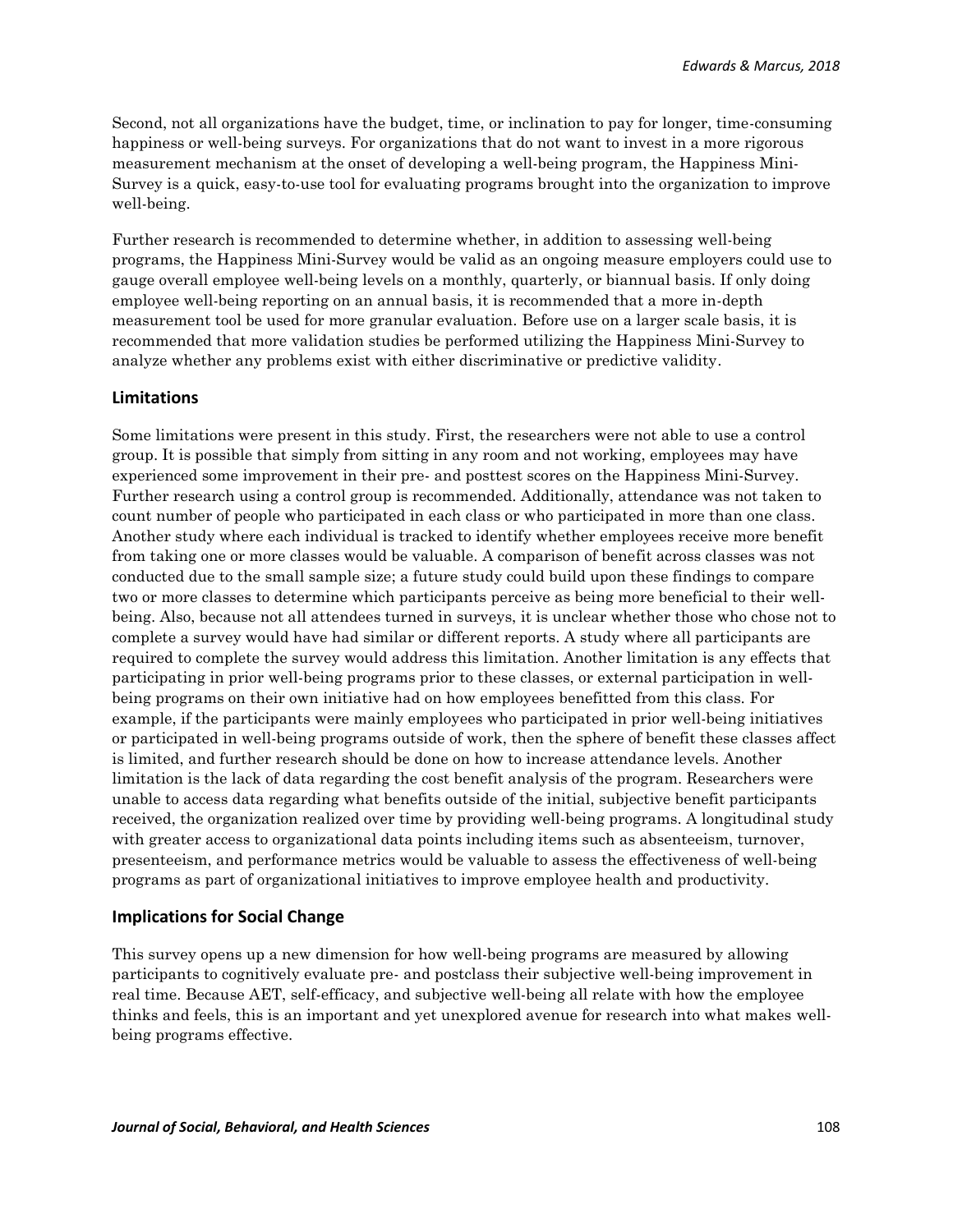This pilot study also has implications for encouraging both large and small companies to consider incorporating well-being classes and programs into their employee benefits packages. Demonstrating significant changes in cost-effective ways can support managers and decision-makers' efforts to contribute to employee well-being and support their recognition of the social capital value of the workplace wellness.

## **References**

Archer, S. (2012). Health is wealth: The rise of workplace wellness. *IDEA Fitness Journal*, *9*, 38–44.

- Asay, G. R. B., Roy, K., Lang J. E., Payne, R. L., & Howard, D. H. (2016) Absenteeism and employer costs associated with chronic diseases and health risk factors in the U.S. workforce. *Preventing Chronic Disease, 13,* 150503. doi:10.5888/pcd13.150503
- Baicker, K., Cutler, D., & Song, Z. (2010). Workplace wellness programs can generate savings. *Health Affairs*, *29*, 2. doi:10.1377/hlthaff.2009.0626
- Bakker, A. B. (2015). Towards a multilevel approach of employee wellbeing. *European Journal of Work and Organizational Psychology*, *24*, 839–843. doi:10.1080/1359432X.2015.1071423
- Bera, S. (2017). *Financial basics: What you should have learned about money but never did*. Austin, TX: Wellshift. Retrieved on April 14, 2017, from https://www.wellshift.com/#/activity/6d318e1a-ac20-4cd0-9466-f3a488e4e2b8
- Berry, L. L., Mirabito, A. M., & Baun, W. B. (2010). What's the hard return on employee programs? *Harvard Business Review*, *12*, 1–17. Retrieved from https://hbr.org/2010/12/whats-the-hardreturn-on-employee-wellness-programs
- Chanchal, J. N., & Divya, D. T. (2015). Relationships between self-efficacy and subjective wellbeing of employees in an organization. *Annamalai International Journal of Business Studies & Research*, *15*, 35–43.
- Conrad, P. (1988). Worksite health promotion: The social context. *Social Science & Medicine*, *26*, 485–489.
- Dolbier, C. L., Webster, J. A., McCalister, K. T., Mallon, M. W., & Steinhardt, M. A. (2005). Reliability and validity of a single-item measure of job satisfaction. *American Journal of Health Promotion*, *19*, 194–198. Retrieved from https://www.edb.utexas.edu/steinhardt/Files/Dolbier.McCalister.Steinhardt(2005).pdf
- Eastman, W. (1996). *Avoiding faculty burnout through the wellness approach*. Paper presented at the Annual Conference of the Association of Canadian Community Colleges, May 26–28, 1996, Toronto, Canada.
- Edwards, A. V. (2016). *Initial pre/post class wellbeing survey* [Handout]. Las Vegas, NV: Lift Up Vegas.
- Edwards, A. V. (2017). *Revised pre/post class wellbeing survey* [Handout]. Austin, TX: Wellshift.
- Eisenberger, R., Huntington, R., Hutchison, S., & Sowa, D. (1986). Perceived organizational support. *Journal of Applied Psychology*, *71*, 500–507.
- Elo, A., Leppänen, A., & Jahkola, A. (2003). Validity of a single-item measure of stress symptoms. *Scandinavian Journal of Work, Environment & Health*, *29*, 444–451. doi:10.5271/sjweh.752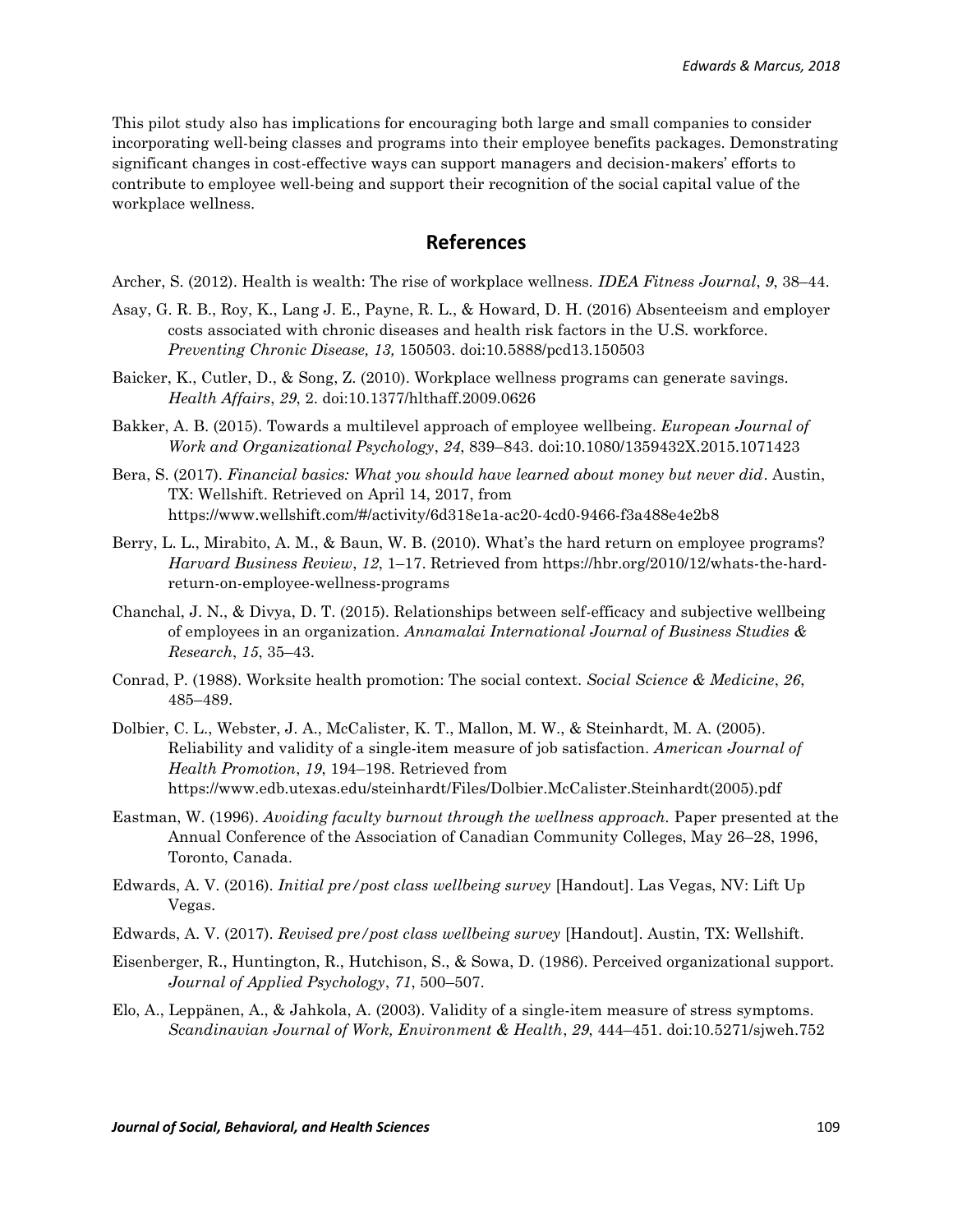- Fleming, A. S., Ruble, D. N., Flett, G. L., & Van Wagner, V. (1990). Adjustment in first-time mothers: Changes in mood and mood content during the early postpartum months. *Developmental Psychology*, *26*, 137–143.
- Fredrickson, B. L. (2001). The role of positive emotions in positive psychology: The broaden-and-build theory of positive emotions. *American Psychologist*, *56*, 218–226. doi:10.1037/0003- 066X.56.3.218
- Hall, L. H., Johnson, J., Watt, I., Tsipa, A., & O'Connor, D. B. (2016). Healthcare staff wellbeing, burnout, and patient safety: A systematic review. *PLoS ONE*, *11*, 1–13. doi:10.1371/journal.pone.0159015
- Hart, C. P. M., & Cooper, C. L. (2014). Occupational stress: Toward a more Integrated framework. In N. Anderson, D. S. Ones, H. K. Sinangil, & C. Viswesvaran (Eds.), *Handbook of industrial, work & organizational psychology: Volume 2: Organizational psychology* (pp. 93–114). Thousand Oaks, CA: Sage. doi:10.4135/9781848608368.n6
- Horneij, E., Holmström, E., Hemborg, B., Isberg, P., & Ekdahl, C. (2002). Inter-rater reliability and between-days repeatability of eight physical performance tests. *Advances in Physiotherapy*, *4*, 146–160. doi:10.1080/14038190260501596
- Howard, J. (2017). *The powerful language of the nervous system*. Austin, TX: Wellshift. Retrieved on April 14, 2017, from https://www.wellshift.com/#/activity/fabc099b-418e-4709-85dcd419b7f3ec29
- Ilies, R., Aw, S. S. Y., & Pluut, H. (2015). Intraindividual models of employee wellbeing: What have we learned and where do we go from here? *European Journal of Work and Organizational Psychology, 24,* 827–838. doi:10.1080/1359432X.2015.1071422
- Insel, T. R. (2008). Assessing the economic costs of serious mental illness. *The American Journal of Psychiatry*. *165*, 663–665
- Iverson, R. D., Olekalns, M., & Erwin, P. J. (1998). Affectivity, organizational stressors, and absenteeism: A causal model of burnout and its consequences. *Journal of Vocational Behavior*, *52*, 1–23. doi:10.1006/jvbe.1996.1556
- Jasso, J. (2017). *Don't hate. Meditate*. Austin, TX: Wellshift. Retrieved on April 14, 2017, from https://www.wellshift.com/#/activity/65eeb598-e883-4b73-936c-ecd98d310c6e
- Järvholm, S., Broberg, M., & Thurin-Kjellberg, A. (2014). The choice of pre-implantation genetic diagnosis (PGD), a qualitative study among men and women. *Journal of Reproductive & Infant Psychology*, *32*, 57–69. doi:10.1080/02646838.2013.851372
- Kaare, K. K., & Otto, T. (2015). Smart health care monitoring technologies to improve employee performance in manufacturing. *Procedia Engineering*, *100*, 826–833. doi:10.1016/j.proeng.2015.01.437
- Kahneman, D., & Krueger, A. B. (2006). Developments in the measurement of subjective wellbeing, *Journal of Economic Perspectives, 20*, 3–24.
- Krainz, K. D. (2015). Enhancing wellbeing of employees through corporate social responsibility context. *Megatrend Review*, *12*, 137–153.
- Krystal, A. D. (2005). The effect of insomnia definitions, terminology, and classifications on clinical practice. *Journal of the American Geriatrics Society*, *53*, S258–S263.
- Kuykendall, L., & Tay, L. (2015). Employee subjective wellbeing and physiological functioning: An integrative model. *Health Psychology Open*, *2*, 1–11. doi:10.1177/2055102915592090

#### *Journal of Social, Behavioral, and Health Sciences* 110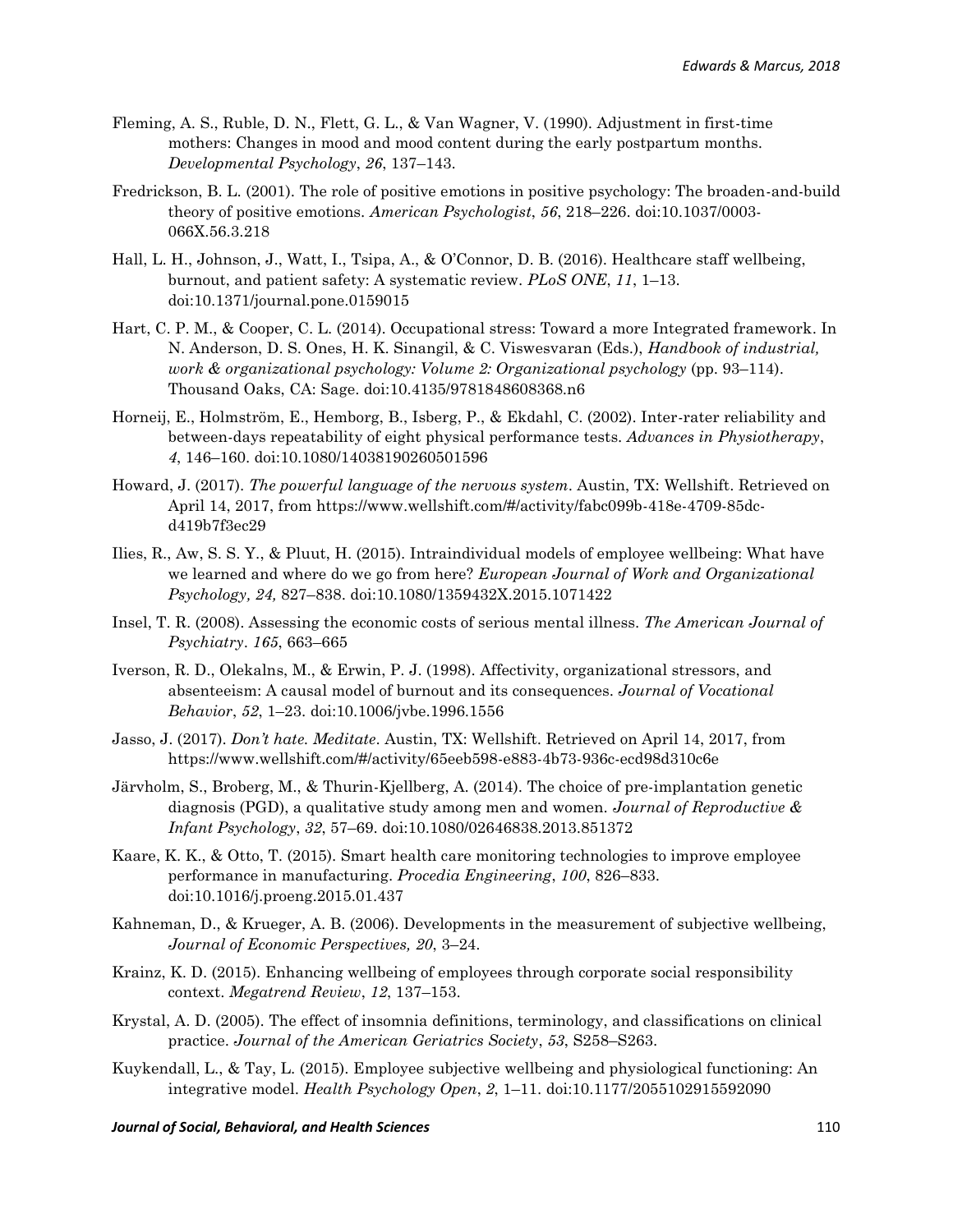- Lee, J. S., Joo, E. J., & Choi, K. S. (2013). Perceived stress and self-esteem mediate the effects of work-related stress on depression. *Stress and Health*, *29*, 75–81. doi:10.1002/smi.2428
- Lomas, T., Medina, J. C., Ivtzan, I., Rupprecht, S., & Eiroa-Orosa, F. J. (2017). The impact of mindfulness on the wellbeing and performance of educators: A systematic review of the empirical literature. *Teaching and Teacher Education*, *61*, 132–141. doi:10.1016/j.tate.2016.10.008
- Marx, R., Strauss, C., Williamson, C., Karunavira, & Taravajra. (2014). The eye of the storm: A feasibility study of an adapted mindfulness-based cognitive therapy (MBCT) group intervention to manage NHS staff stress. *The Cognitive Behaviour Therapist*, *7*, e18. doi:10.1017/S1754470X14000300
- Meade, O., MacLennan, S. J., Blake, H., Coulson, N. (2009). Workplace complementary and alternative therapies for hospital-site staff. *International Journal of Workplace Health Management*, *2*, 258–274. doi:10.1108/17538350910993449
- Meh. (n.d.). In *Merriam-Webster's online dictionary*. Retrieved from https://www.merriamwebster.com/dictionary/meh
- Miraglia, M., & Johns, G. (2016). Going to work ill: A meta-analysis of the correlates of presenteeism and a dual-path model. *Journal of Occupational Health Psychology*, *21*, 261–283.
- Mitchell, T. R., & Daniels, D. (2003). Motivation. In W. C. Borman, D. R. Ilgen, R. J. Klimoski, & I. B. Weiner, (Eds.) *Handbook of psychology: Volume 12: Industrial and organizational psychology* (pp. 225–254). Hoboken, NJ: John Wiley & Sons.
- Mukhopadhyay, S., & Wendel, J. (2013). Evaluating an employee wellness program. *International Journal of Health Care Finance and Economics*, *13*, 173–199. doi:10.1007/s10754-013-9127-4
- National Alliance on Mental Illness. (n.d.). *Mental health conditions*. Retrieved from http://www.nami.org/Learn-More/Mental-Health-Conditions
- Parks, K., & Steelman, L. (2008). Organizational wellness programs: A meta-analysis. *Journal of Occupational Health Psychology*, *13*, 58–68.
- Parker, G. B., & Hyett, M. P. (2011). Measurement of wellbeing in the workplace: The development of the work wellbeing questionnaire. *The Journal of Nervous and Mental Disease*, *199*, 394–397. doi:10.1097/NMD.0b013e31821cd3b9
- Phillips, J. (2017). *Taming the tigers: How to avoid chronic stress.* Austin, TX: Wellshift. Retrieved April 14, 2017, from https://www.wellshift.com/#/activity/4bae2cf7-c594-4f63-8800 e2a7c58eac76
- Pohling, R., Buruck, G., Jungbauer, K. L., & Leiter, M. P. (2016). Work-related factors of presenteeism: The mediating role of mental and physical health. *Journal of Occupational Health Psychology*, *21*, 220–234.
- PricewaterhouseCoopers. (2017). *Creating a mentally healthy workplace: Return on investment analysis*. Melbourne, Australia: Beyondblue, National Mental Health Commission. Retrieved from https://www.headsup.org.au/docs/default-source/resources/bl1269-brochure---pwc-roianalysis.pdf?sfvrsn=6
- Russell, J., Berney, L., Stansfeld, S., Lanz, D., Kerry, S., Chandola, T., & Bhui, K. (2016). The role of qualitative research in adding value to a randomized controlled trial: Lessons from a pilot study of a guided e-learning intervention for managers to improve employee wellbeing and reduce sickness absence. *Trials*, *17*, 396. doi:10.1186/s13063-016-1497-8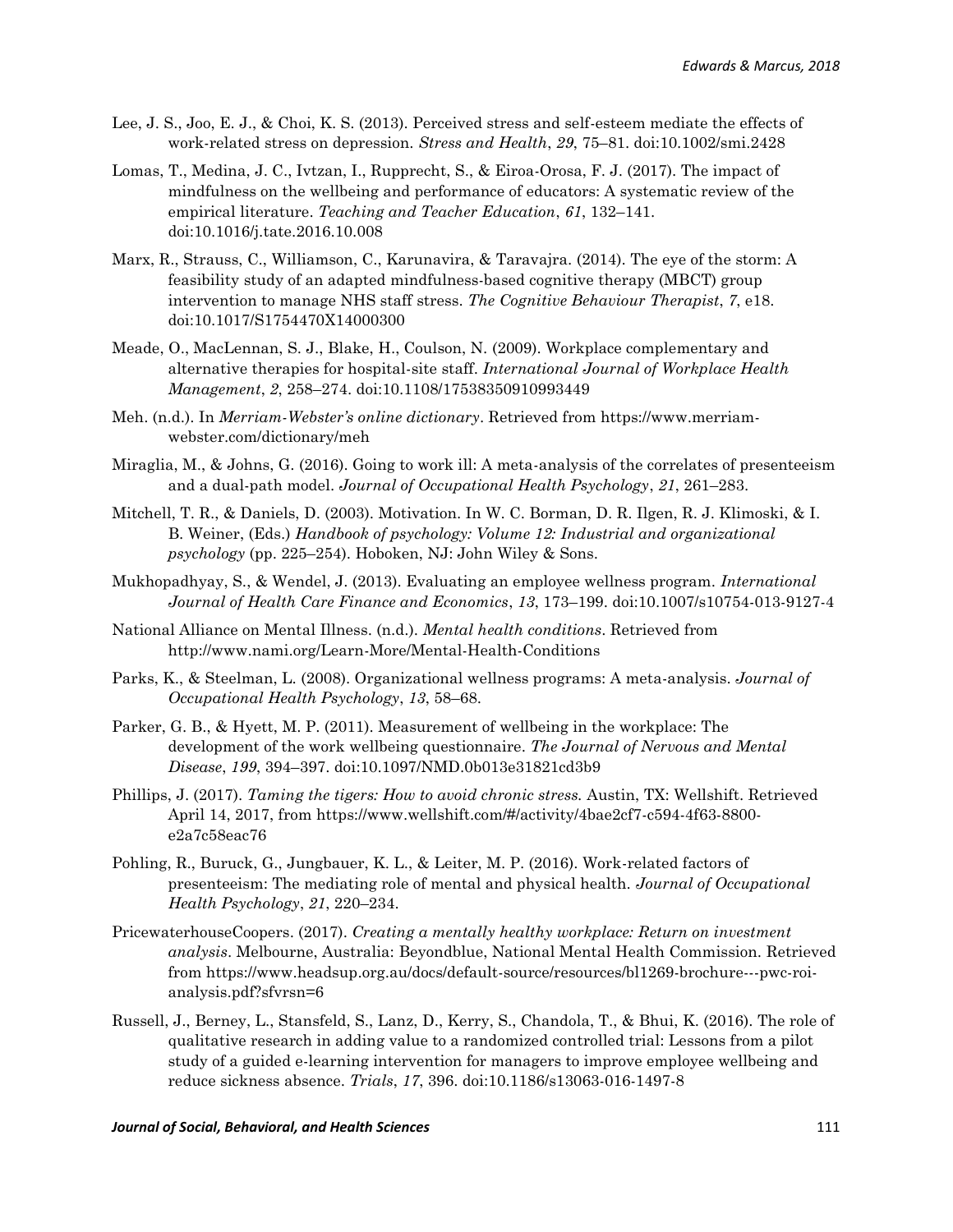- Scarpello, V., & Campbell, J. P. (1983). Job satisfaction: Are all the parts there? *Personnel Psychology, 36*, 577–600.
- Schmid, J. A., Jarczok, M. N., Sonntag, D., Herr, R. M., Fischer, J. E., & Schmidt, B. (2017). Associations between supportive leadership behavior and the costs of absenteeism and presenteeism: An epidemiological and economic approach. *Journal of Occupational and Environmental Medicine*, *59*, 141–147.
- Shuck, B., & Reio, T. (2014). Employee engagement and wellbeing: A moderation model and implications for practice. *Journal of Leadership & Organizational Studies*, *21*, 43–58.
- Slemp, G. R., Kern, M. L., & Vella-Brodrick, D. A. (2015). Workplace well-being: The role of job crafting and autonomy support. *Psychology of Well-Being*, *5*, 7. [doi:10.1186/s13612-015-0034-y](https://doi.org/10.1186/s13612-015-0034-y)
- Spence, G. B. (2015). Workplace wellbeing programs: If you build it they may NOT come … because it's not what they really need! *International Journal of Wellbeing*, *5*, 109–124. doi:10.5502/ijw.v5i2.7
- Stansfeld, S. A., Berney, L., Bhui, K., Chandola, T., Costelloe, C., Hounsome, N., … Russell, J. (2015). Pilot study of a randomised trial of a guided e-learning health promotion intervention for managers based on management standards for the improvement of employee wellbeing and reduction of sickness absence: The GEM (Guided E-learning for Managers) Study. *Public Health Research*, *3*, 2050–4381. doi:10.3310/phr03090
- Tabak, R. G., Hipp, J. A., Marx, C. M., & Brownson, R. C. (2015). Workplace social and organizational environments and healthy-weight behaviors. *Plos ONE*, *10*, 1. doi:10.1371/journal.pone.0125424
- Tan, L., Wang, M.-J., Modini, M., Joyce, S., Mykletun, A., Christensen, H., & Harvey, S. B. (2014). Preventing the development of depression at work: A systematic review and meta-analysis of universal interventions in the workplace. *BMC Medicine*, *12*, 74. doi:10.1186/1741-7015-12- 74
- Warr, P. (2014). How to think about and measure psychological wellbeing. In M. Wang, R. R. Sinclair and L. E. Tetrick (Eds.), *Research methods in occupational health psychology.* New York, NY: Psychology Press.
- Wells, A. (2006). Cognitive therapy case formulation in anxiety disorders. In N. Terrier (Ed.), *Case formulation in cognitive behaviour therapy: The treatment of challenging and complex cases* (pp. 52–80). London, United Kingdom: Routledge.
- Weinberger, M. (2017). *Wellshift class schedule*. Austin, TX: Wellshift.
- Weiss, H. M., & Cropanzano, R. (1996). Affective events theory: A theoretical discussion of the structure, causes and consequences of affective experiences at work. In B. M. Staw & L. L. Cummings (Eds), *Research in organizational behavior* (Vol. 18, pp. 1–74). Greenwich, CT: JAI Press.
- Wellshift (2017). *Wellshift*. Retrieved April 14, 2017, from http://www.wellshift.com
- Zamcheck, K. (2017). *Empower yourself: Present like a pro.* Austin, TX: Wellshift. Retrieved on April 14, 2017, from https://www.wellshift.com/#/activity/470404f8-ebc8-41ef-87cd-3a52e23f0058
- Zungu, L. I., & Setswe, K (2007). An integrated approach to the prevention and promotion of health in the workplace: A review from international experience. *SA Family Practice*, *49*, 6–9. doi:10.1080/20786204.2007.10873564